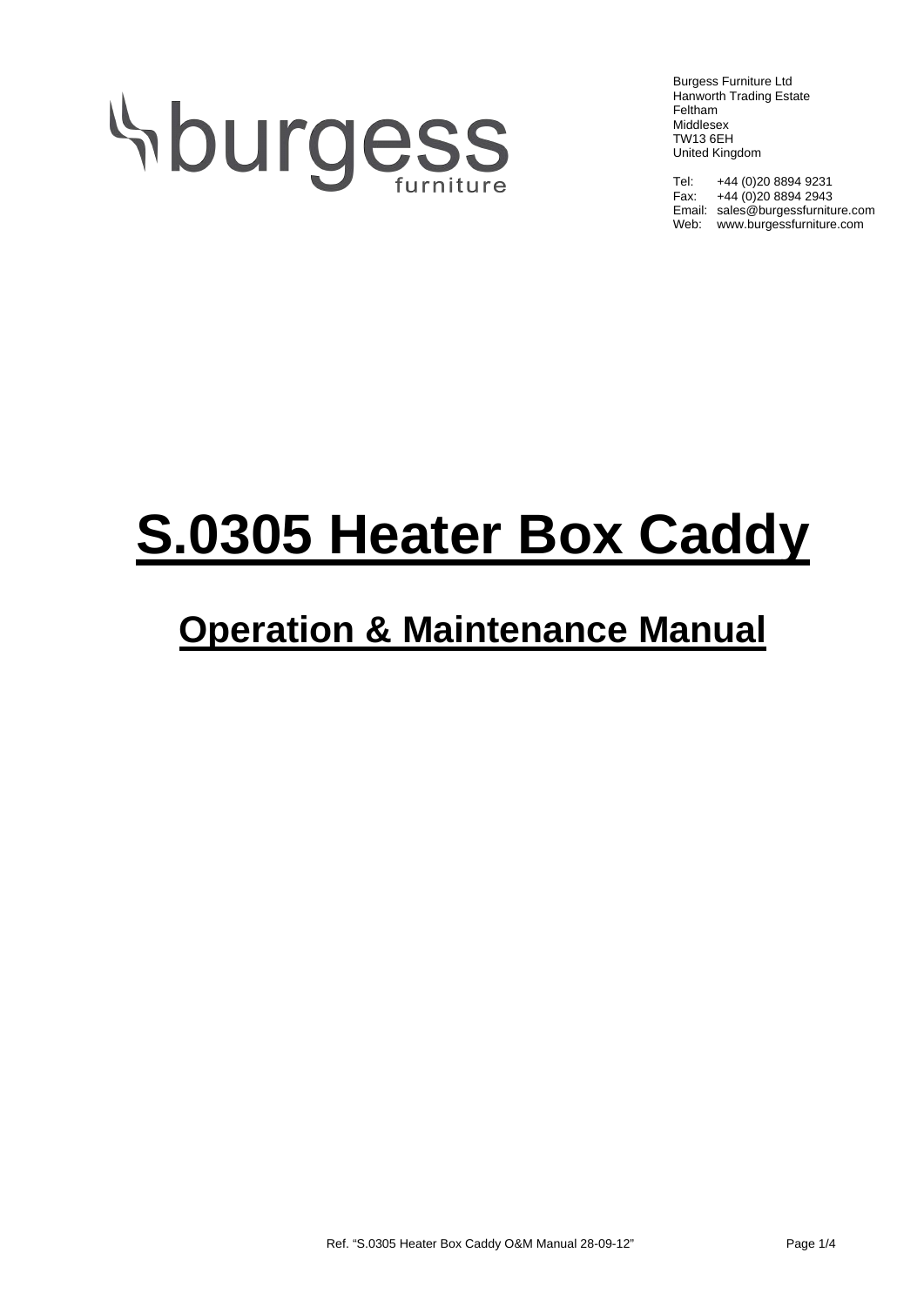#### **1.1 About This Manual**

- 1.1.1 This manual is intended for the instruction and guidance of personnel charged with the handling, operation and maintenance of Burgess S.0305 Heater Box Caddies.
- 1.1.2 The procedures given in this must be read and understood by all relevant personnel.
- 1.1.3 Some procedures given should only be carried out by relevant specialists. This will be flagged where appropriate.
- 1.1.4 All relevant diagrams are to be found within this manual.
- 1.1.5 Burgess Furniture cannot be held liable for any loss, damage or injury resulting from failure to follow the procedures given.

#### **1.2 Health & Safety (UK)**

- 1.2.1 It is the Employers duty under the Health & Safety at Work Act 1974 to ensure all operational staff are aware of manual handling recommendations under the Manual Handling Operations Regulations 1992 (SI 1992 No. 2793).
- 1.2.2 Assessment should address itself to (a) task, (b) load, (c) working environment, and (d) individual capability.
- 1.2.3 Please refer to relevant brochure for individual weights or contact Burgess Furniture Ltd.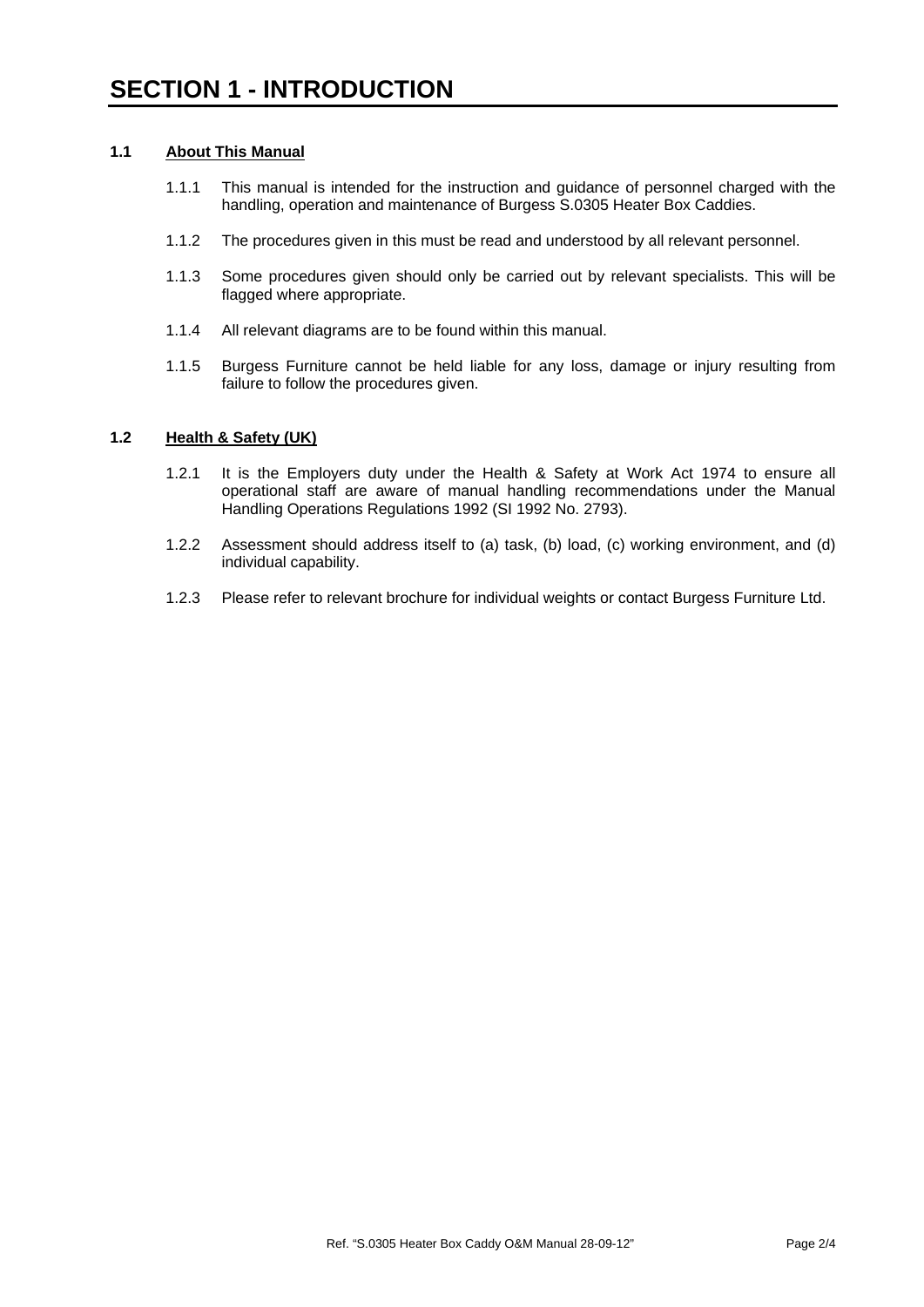#### **2.1 Operation**

- 2.1.1 The caddy is fitted with four castors, two of which have foot operated brakes. These brakes must be released for the caddy to be moved.
- 2.1.2 Position the caddy where required and engage the castor brakes.
- 2.1.3 Load the caddy with heater boxes and connect the heater boxes to the electrical mains supply as required.
	- **Attention should be paid to the routing of electrical cables. Be sure that caddies are not placed on top of cables, and that cables are not in any other way crushed or unnecessarily bent.**
- 2.1.4 Disconnect the electrical cable when required and remove the heater box from the caddy.